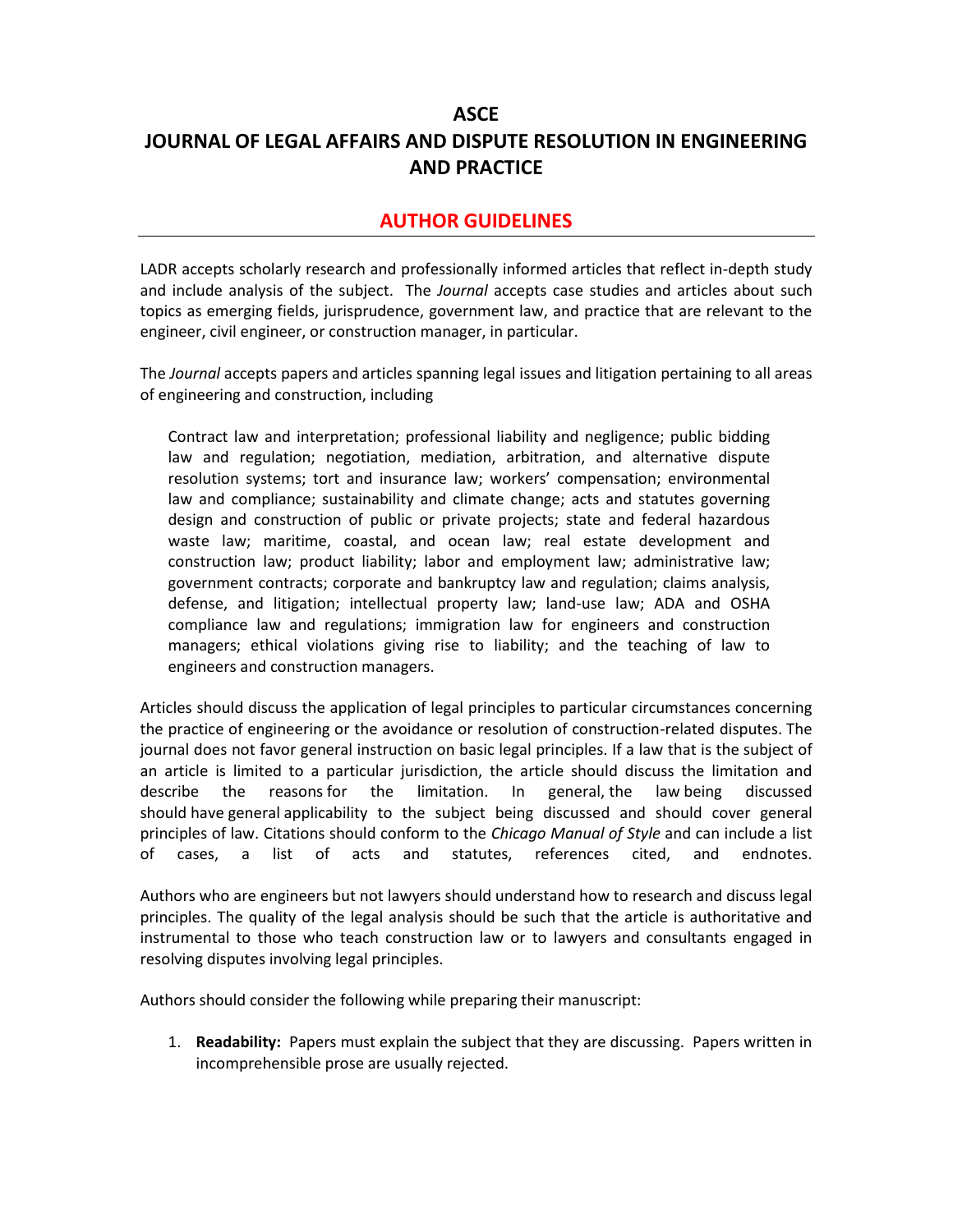2. **Abstracts:** Abstracts are unequivocally the most important part of any paper. Many readers read only the abstract. Thus, the abstract should summarize all the information in the paper in approximately 150 words. Abstracts must be precise, to the point, and interesting. The abstract is not an introduction: it should be informative. The abstract must contain the background, aims, method, results, and conclusions—all in one paragraph. Needless to say, the abstract must be written imaginatively.

Avoid the stereotypical abstract styles that engineering journals often use. In legal affairs, the author is more or less going to talk about a story—about cases that happened. Present the abstract as a short and gripping story.

The following sample abstract contains no useful information and represents practices in abstract writing that authors must avoid:

The authors conducted a study on [topic]. The literature in the field was studied and a model was developed. The model was analyzed and results were obtained under different conditions. The findings demonstrate that new approaches should be introduced to [topic]. This increases our understanding of the [topic]. Conclusions are presented. This paper describes the methodology used. Practitioners are advised to adopt these new approaches.

- 3. **Conclusions:** The conclusions must be substantive and must highlight the major features and findings of the paper. It is not sufficient to say "it is important for the administrators to understand the law." The authors must present details of the analysis, and where applicable, they should include a substantive summary. The author must remember that readers often read the conclusions first; if the conclusions are not informative, readers may not look at the remainder of the paper.
- 4. **Future Research:** The article must emphasize what is being done and what has been done or is expected. Readers are not interested in learning how or why some future research should or should not be conducted. The author should leave interpretation of future needs to the reader and other researchers. This interpretation is not to be confused with recommendations, which the *Journal* encourages. The authors should delineate any research limitation that is within the scope of the article and must explain all limitations in the body of the text. The author must not include a separate section on future research.
- 5. **Literature:** The need for the study must stand on its own merit. An absence of previous research does not justify research. For instance, the research might not be applicable, might not be interesting, or might be meaningless. Similarly, an abundance of research does not necessarily indicate that new research is not justified. For instance, previous researchers might have missed an important point, the scope or conditions might have been different, or the previous research might have focused on an entirely incorrect premise. Even a study that is exactly the same study as a previous study can be replicated and presented differently for emphasis or confirmation. That said, the literature review should assess the current state of knowledge and yield a basis for questions addressed in the paper.
- 6. **Works cited and Endnotes:** The legal section uses the *Chicago Manual of Style,* and therefore uses both endnotes and cited works cited. Endnotes can add a new